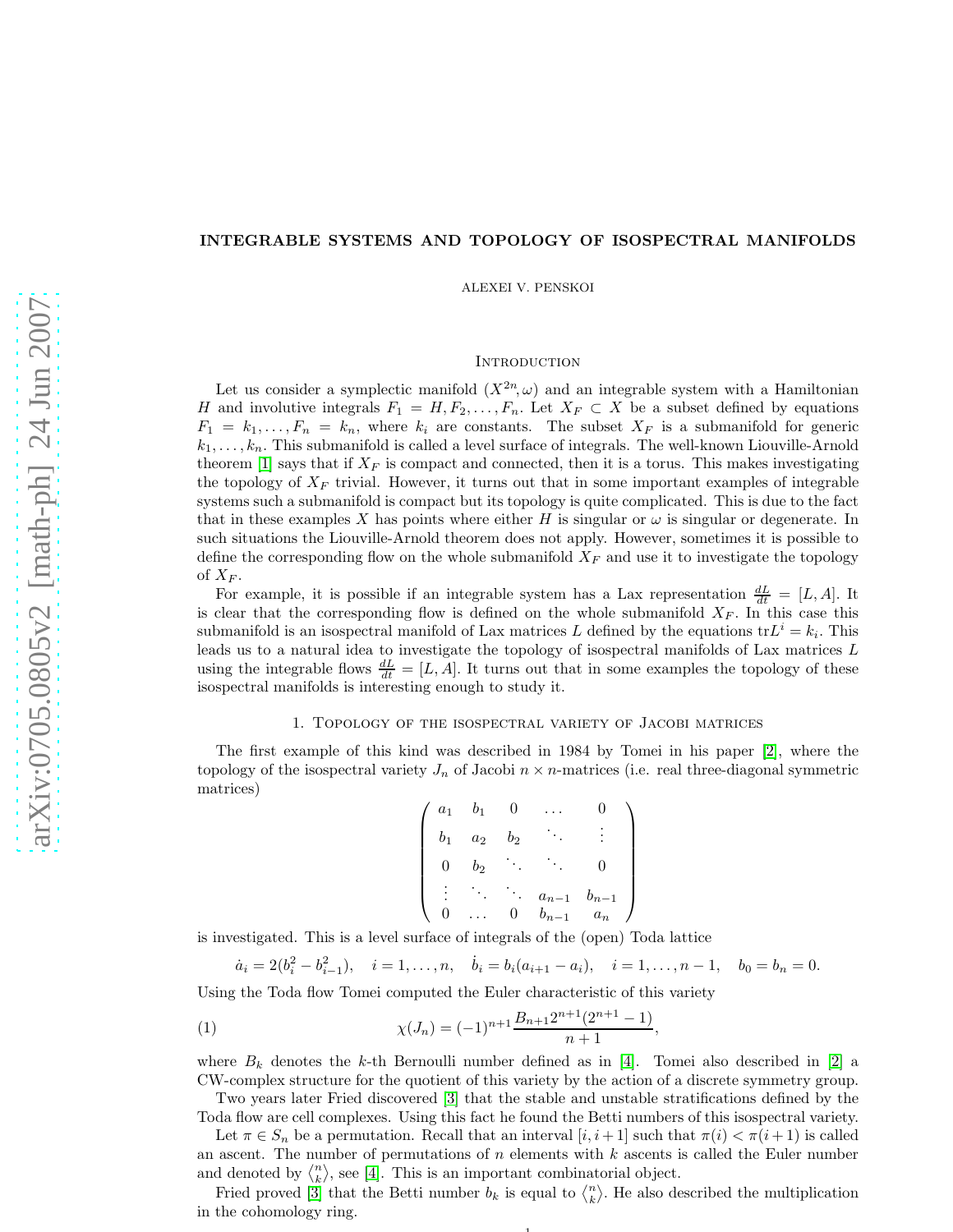#### 2 ALEXEI V. PENSKOI

This beautiful combination of a well-known integrable system, a non-trivial topology and combinatorics makes investigating this isospectral variety interesting.

#### 2. Topology of the isospectral variety of zero-diagonal Jacobi matrices

In a recent short communication [\[5\]](#page-4-4) new results concerning the topology of the isospectral variety of zero-diagonal Jacobi matrices were announced. Let us expose these results in details.

<span id="page-1-0"></span>Consider the variety  $M_k$  of all  $k \times k$ -matrices of the form

(2) 
$$
L = \begin{pmatrix} 0 & c_1 & 0 & \dots & 0 \\ c_1 & 0 & c_2 & \ddots & \vdots \\ 0 & c_2 & \ddots & \ddots & 0 \\ \vdots & \ddots & \ddots & 0 & c_{k-1} \\ 0 & \dots & 0 & c_{k-1} & 0 \end{pmatrix}
$$

with fixed spectrum.

<span id="page-1-1"></span>**Proposition 1.** a) The eigenvalues of L are of the form 0 (if k is odd),  $\pm \lambda_1, \pm \lambda_2, \ldots$  b) If all eigenvalues are distinct then  $M_k$  is a compact smooth manifold and its topology does not depend on the eigenvalues.

**Proof.** Multiplying all even rows and columns of  $L - \lambda I$  by  $-1$ , we obtain  $-L - \lambda I$ . Hence  $\det(L - \lambda I) = \det(-L - \lambda I);$  this implies a). The proof of b) is analogous to Tomei's proof of the analogous statement for the isospectral variety of Jacobi matrices [\[2\]](#page-4-1).  $\Box$ 

The manifold  $M_k$  is a level surface of integrals of the (open) Volterra system

$$
\dot{c}_i = \frac{1}{2}c_i(c_{i+1}^2 - c_{i-1}^2), \quad c_0 = c_k = 0.
$$

Usually this system is written in terms of the variables  $u_i = c_i^2$ . It is well-known that the Volterra system can be written in the Lax form  $\dot{L} = [L, A(L)]$ . It follows that the Volterra flow preserves the spectrum of L, i.e. the Volterra flow is a flow on  $M_k$ .

The Volterra system is an integrable system. This was proved in 1974 by Manakov [\[6\]](#page-4-5) and independently a year later by Kac and van Moerbeke [\[7\]](#page-4-6). It is well known that the Volterra system is bi-Hamiltonian, see e.g. [\[8\]](#page-4-7).

It turns out that from the point of view of topology there are two different cases depending on the parity of k.

Let  $P_k(c_1, \ldots, c_{k-1}, \lambda) = \det(L - \lambda I)$  be a characteristic polynomial of a  $k \times k$ -matrix L of the form [\(2\)](#page-1-0). For example,  $P_2(c_1, \lambda) = \lambda^2 - c_1^2$ . Let us say that a set  $J \subset \{1, ..., k-1\}$  is totally disconnected if J does not contain two consecutive integers i and  $i + 1$ . Let  $I_0 = 1$  and  $I_l = \sum c_{i_1}^2 \ldots c_{i_l}^2$ ,  $l \geqslant 1$ , where summation is over all the  $i_1 < \cdots < i_l$ , such that  $\{i_1, \ldots, i_l\}$  is totally disconnected.

**Proposition 2.** *a)* In the even  $(k = 2l)$  case

$$
P_{2l}(c_1,\ldots,c_{2l-1},\lambda)=\sum_{i=0}^l(-1)^i\lambda^{2l-2i}I_i.
$$

b) In the odd  $(k = 2l + 1)$  case

$$
P_{2l+1}(c_1,\ldots,c_{2l},\lambda)=\sum_{i=0}^l(-1)^{i+1}\lambda^{2l+1-2i}I_i.
$$

c) The variety  $M_k$  is defined by the equations  $I_i = k_i$ ,  $i = 0, \ldots, l$ , where  $k_i$  are constants.

**Proof.** Expanding  $det(L - \lambda I)$  by the last row and the last column we obtain a recurrent formula

$$
P_N(c_1,\ldots,c_{N-1},\lambda)=-\lambda P_{N-1}(c_1,\ldots,c_{N-2},\lambda)-c_{N-1}^2P_{N-2}(c_1,\ldots,c_{N-3},\lambda).
$$

Using this formula and identities  $P_1(\lambda) = -\lambda$  and  $P_2(c_1, \lambda) = \lambda^2 - c_1^2$  we obtain the statement of the proposition by induction.  $\square$ 

Let us remark that these formulae for  $I_i$  is analogous to those obtained in [\[9\]](#page-4-8) for the periodic Volterra system.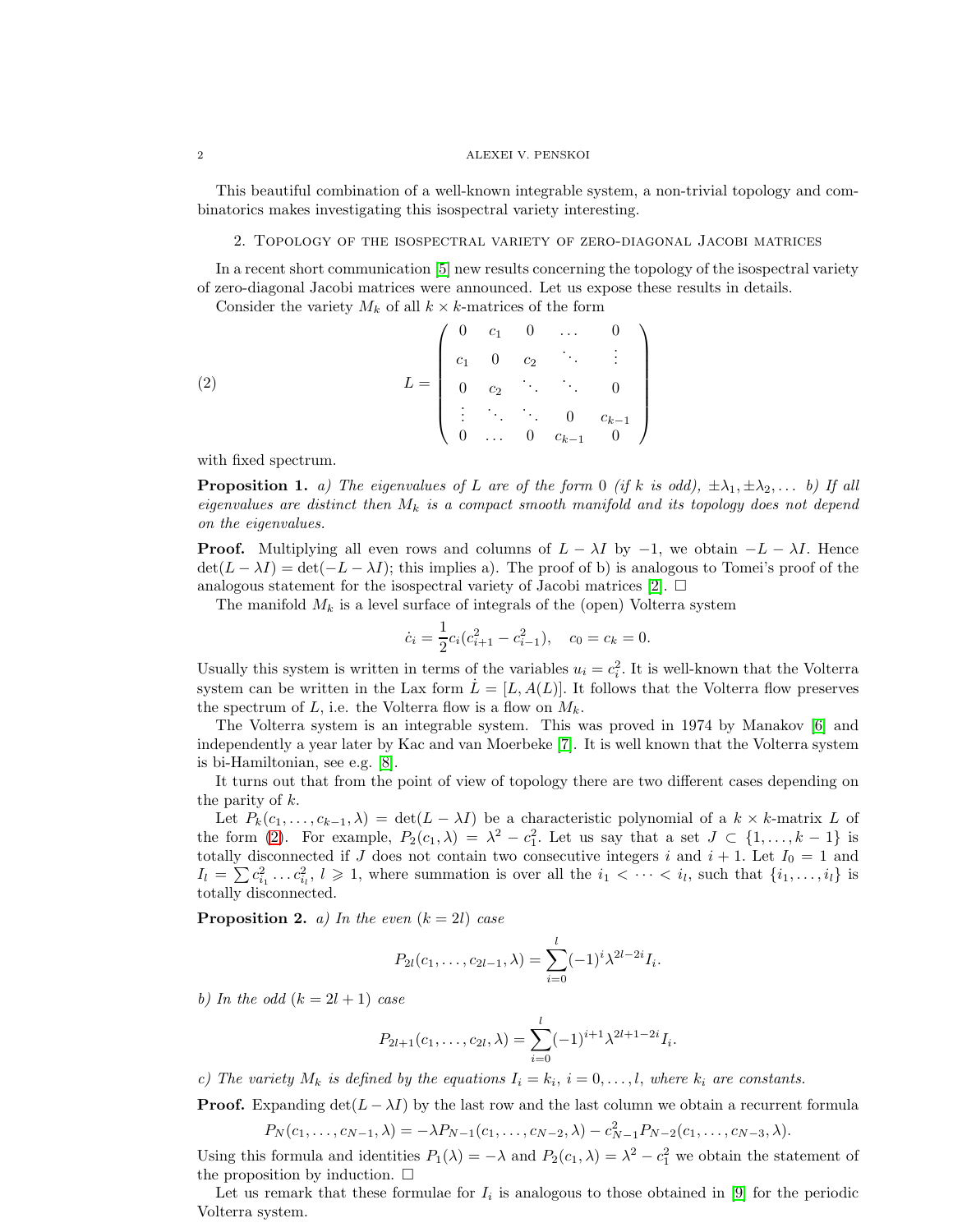<span id="page-2-0"></span>**Proposition 3.** a) In the even  $(k = 2l)$  case  $M_k$  has  $2^l$  isomorphic connected components. Moreover, each component is isomorphic to an isospectral variety of Jacobi matrices.

b) In the odd  $(k = 2l + 1)$  case  $M_k$  is connected.

c)  $M_k$  is compact.

**Proof.** If  $k = 2l$  then  $I_l = c_1^2 c_3^2 \dots c_{2l-1}^2 \neq 0$  because all eigenvalues are distinct, see Proposition [1.](#page-1-1) This implies that  $M_k$  has at least  $2^l$  components defined by l values sgn  $c_{2i-1}$ ,  $i = 1, \ldots, l$ . The proof that each of these components is connected is similar to Tomei's proof that an isospectral variety of Jacobi matrices is connected.

There exists a well-known map, see [\[10,](#page-4-9) [11\]](#page-4-10),

$$
a_i = \frac{1}{2}c_i(c_{i+1}^2 - c_{i-1}^2), \quad b_i = -\frac{1}{2}c_{2i}c_{2i-1}
$$

transforming solutions of the Volterra system into solutions of the Toda lattice. If  $k = 2l$  then it is easy to check that this map is an isomorphism between each connected component of  $M_k$  and the corresponding isospectral variety of Jacobi matrices. This completes the proof of a).

The proof of b) and c) is similar to Tomei's proof [\[2\]](#page-4-1) that the isospectral variety of Jacobi matrices is connected and compact.  $\Box$ 

Proposition [3](#page-2-0) reduces studying the topology of  $M_k$  in the even case to the already known topology of the isospectral variety of Jacobi matrices studied by Tomei and Fried. Let us consider only the odd case.

It is not clear now how to compute the homology groups. The stable and unstable stratifications are not cell complexes in this case, and it is not possible to apply a direct approach similar to Fried's [\[3\]](#page-4-3). We should also say that in 1992 Bloch, Brockett and Ratiu [\[12\]](#page-4-11) used the idea of the double bracket representation to show that the Toda flow is a gradient flow. It was shown in 1998 [\[13\]](#page-4-12) that the Volterra flow is also a gradient flow. This leads us to the natural idea of finding the homology groups using the Morse complex. Unfortunately we cannot use the Morse complex for computing the homology groups because the stable and unstable stratifications are not transversal to each other. The question of computing the homology groups in the odd case remains open to the best of the author's knowledge. In the present paper we compute the Euler characteristic of  $M_k$  using the Volterra flow as it is was announced in [\[5\]](#page-4-4). The approach is similar to Tomei's [\[2\]](#page-4-1), but the combinatorics of the equilibrium points of the Volterra flow and their indexes are much more complicated.

Let  $K = \frac{1}{4} \text{diag}(1, 2, 3, ...)$  and  $f(L) = \text{tr } KL^2$ . It has been shown [\[13\]](#page-4-12) that the (negative) gradient flow of  $f(L)$  with respect to some metric (explicitly constructed in [\[13\]](#page-4-12)) coincides with the Volterra flow. Let us choose  $\lambda_i$  (see Proposition [1\)](#page-1-1) in such a way that all  $\lambda_i > 0$  and  $\lambda_i > \lambda_{i+1}$ .

<span id="page-2-1"></span>**Proposition 4.** a) The critical points of  $f(L)$  on  $M_{2l+1}$  are in one-to-one correspondence with triples  $[j, s, \pi]$  consisting of a number j with  $0 \leq j \leq l$ , an l-tuple  $s = (s_1, \ldots, s_l)$  with each  $s_i$  equal to 0 or 1, and a permutation  $\pi \in S_l$ .

b) The index of a critical point corresponding to  $[j, s, \pi]$  is equal to the number of indexes  $0 \leq i \leq l - 1$  with  $i \neq j, j - 1$  and  $\pi(i) < \pi(i + 1)$ , plus 1 if  $j \neq l$ .

Proof. The critical points are equilibrium points of the Volterra flow. Using this fact and the explicit polynomial equations  $I_i = k_i$  of  $M_k$  one can prove by induction that the critical points are exactly those points with exactly l of the 2l values  $c_1, \ldots, c_{2l}$  equal to zero and the additional property that  $c_i \neq 0$  implies  $c_{i-1} = c_{i+1} = 0$ . Looking at spectrum of the corresponding matrices one obtains the description in the statement of the proposition. Let us write  $c_1, \ldots, c_{2l}$  as an 2*l*-tuple  $(c_1, \ldots, c_{2l})$ . The triple  $[0, s, \pi]$  corresponds to the critical point

$$
(c_1,\ldots,c_{2l})=(0,(-1)^{s_1}\lambda_{\pi(1)},0,(-1)^{s_2}\lambda_{\pi(2)},0,\ldots,(-1)^{s_l}\lambda_{\pi(l)});
$$

the triple  $[l, s, \pi]$  corresponds to

 $((-1)^{s_1} \lambda_{\pi(1)}, 0, (-1)^{s_2} \lambda_{\pi(2)}, 0, \ldots, (-1)^{s_l} \lambda_{\pi(l)}, 0);$ 

the triple  $[j, s, \pi]$  with  $j \neq 0, l$  corresponds to

 $((-1)^{s_1}\lambda_{\pi(1)}, 0, (-1)^{s_2}\lambda_{\pi(2)}, 0 \ldots, (-1)^{s_j}\lambda_{\pi(j)}, 0, 0, (-1)^{s_{j+1}}\lambda_{\pi(j+1)}, 0, \ldots, (-1)^{s_l}\lambda_{\pi(l)}).$ 

This proves a). The formula b) for the index may be obtained by studying the Hessian of  $f(L)$ . There are two ways to compute the index, but we omit details because both ways are quite long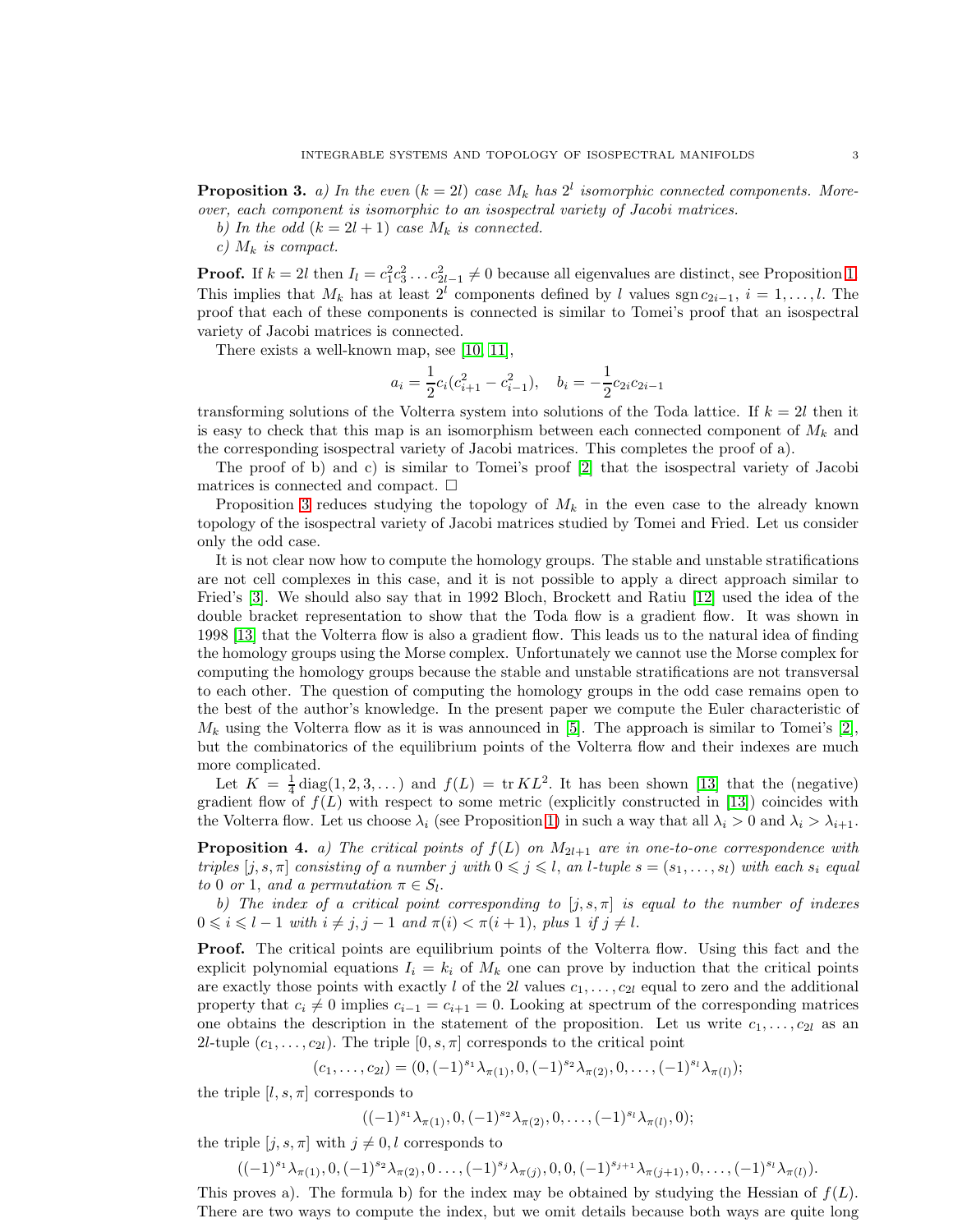and technical. The first way is to introduce good local coordinates and calculate the index in a straightforward manner. The second way is the following. Remark that  $f(L) = \text{tr } KL^2$  is defined for any  $k \times k$ -matrix L. The idea is to consider  $M_k$  as a subvariety of an orbit O of the group  $GL(k)$  acting on  $k \times k$ -matrices by conjugation. One should start by studying the Hessian of the restriction  $f|_O$ , and then pass to  $f|_{M_k}$ .  $\square$ 

**Proposition 5.** a) The Euler characteristic of  $M_{2l+1}$  is equal to

(3) 
$$
\chi(M_{2l+1}) = 2^{2l+2}(2^{l+2} - 1)\frac{B_{l+2}}{l+2},
$$

where  $B_{l+2}$  is the corresponding Bernoulli number.

b) If we define  $\chi(M_1)$  to be 0, then the exponential generating function of numbers  $\chi(M_{2l+1})$  is equal to  $-\tanh^2(2z)$ , *i.e.* 

<span id="page-3-1"></span>
$$
-\tanh^2(2z) = \sum_{l \geq 0} \chi(M_{2l+1}) \frac{z^l}{l!}.
$$

**Proof.** Denote the number of ascents in a permutation  $\pi$  by  $p(\pi)$ . Let  $\psi(n) = \sum_{m=0}^{n} (-1)^m \binom{n}{k}$ , then formula (7.56) in [\[4\]](#page-4-2) implies that

(4) 
$$
1 + \tanh z = \sum_{n\geqslant 0} \psi(n) \frac{z^n}{n!}.
$$

Using Proposition [4,](#page-2-1) one can prove that the Euler characteristic  $\chi(M_{2l+1})$  is equal to

<span id="page-3-0"></span>
$$
\chi(M_{2l+1}) = 2^l \sum_{j=1}^{l-1} \binom{l}{j} \sum_{\pi_1 \in S_j, \pi_2 \in S_{l-j}} (-1)^{p(\pi_1) + p(\pi_2) + 1}.
$$

This huge expression can be rewritten in terms of  $\psi(n)$  in the following way.

$$
\chi(M_{2l+1}) = -2^l \sum_{j=1}^{l-1} {l \choose j} \Big(\sum_{\pi_1 \in S_j} (-1)^{p(\pi_1)}\Big) \Big(\sum_{\pi_2 \in S_{l-j}} (-1)^{p(\pi_2)}\Big) = -2^l \sum_{j=1}^{l-1} {l \choose j} \psi(j) \psi(l-j).
$$

This identity and the identity [\(4\)](#page-3-0) imply b). Using the expansion of  $tanh z$  and the formula tanh'  $z = 1 - \tanh^2 z$ , one obtains the formula [\(3\)](#page-3-1) from a). □

## 3. Conclusion

We obtained formula [\(3\)](#page-3-1) for the Euler characteristic of the isospectral variety  $M_k$  of zerodiagonal real Jacobi  $k \times k$ -matrices for odd k. This formula shows that the topology of  $M_k$  is quite complicated. For example, one can see from this formula that the variety  $M_5$  is a compact surface of genus 5. It could seem quite surprising because this variety is defined by simple equations

$$
c_1^2 + c_2^2 + c_3^2 + c_4^2 = k_1
$$
,  $c_1^2c_3^2 + c_1^2c_4^2 + c_2^2c_4^2 = k_2$ 

in the space  $\mathbb{R}^4$  of variables  $c_1, \ldots, c_4$ . It is very interesting to obtain the Betti numbers for  $M_k$ . The answer is expected to include non-trivial combinatorics.

It is interesting to remark that the Euler characteristics of isospectral varieties of Jacobi matrices [\(1\)](#page-0-0) and zero-diagonal Jacobi matrices [\(3\)](#page-3-1) are related by a simple formula

$$
\chi(J_{l+1}) = (-1)^l 2^l \chi(M_{2l+1}).
$$

It could be interesting to explain this fact.

The author is indebted to A. P. Veselov for attracting his attention to this problem, and to O. Cornea and A. Medvedovsky for fruitful discussions.